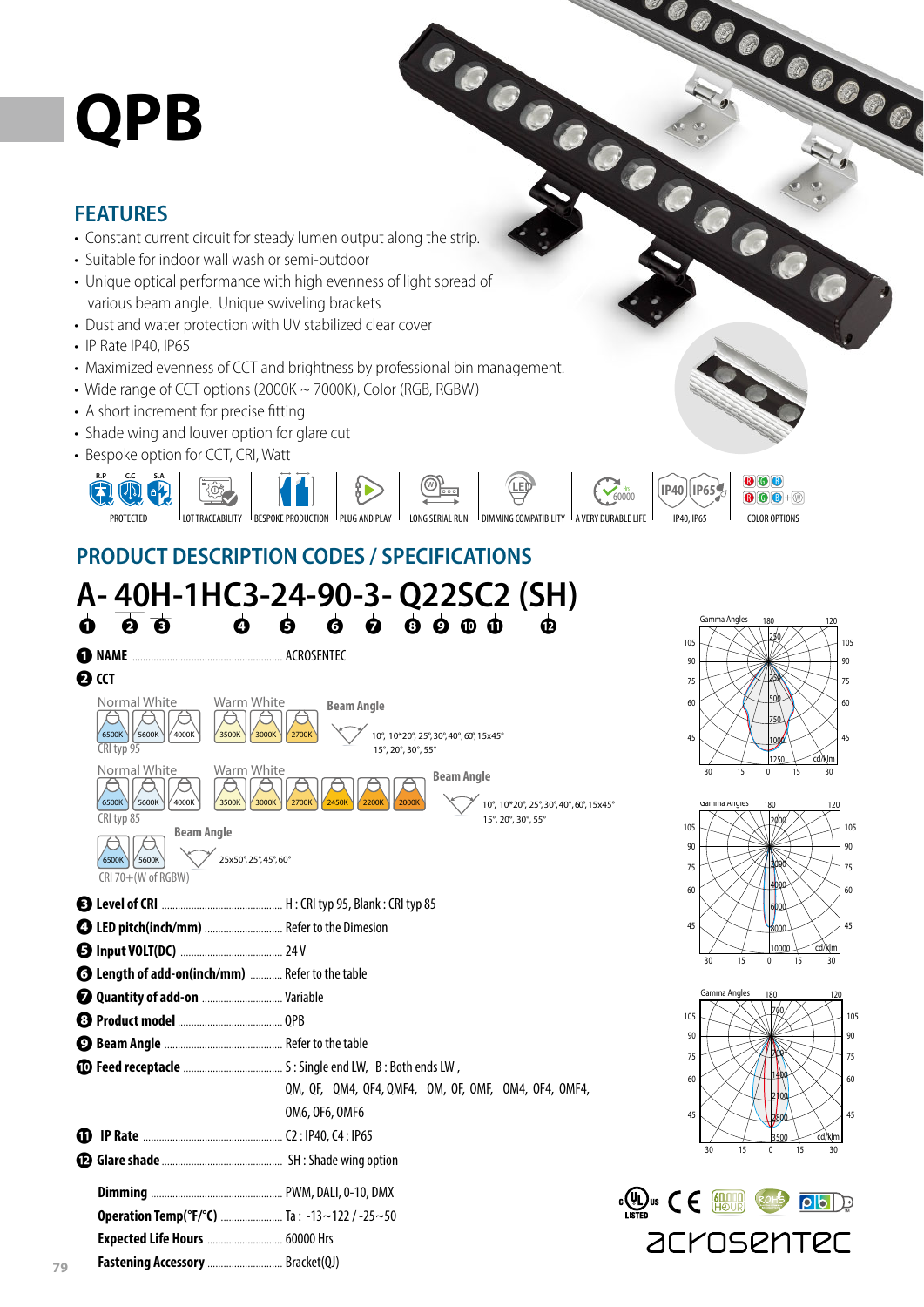| <b>QPB</b>                                 |                                                            | $A \sqrt{(H)}$ -1HC3-24-<br>90-□-Q☆SC2-(SH)                                            | $A<\left(\right)$ (H) 1HC3 24<br>180-□-Q☆SC2-(SH)        | $A<\left(\right)$ (H)-1HC4-24-<br>240-□-Q☆SC2-(SH)                                                                                                                                                                                                           | A- $\diamond$ (H)-1HC6-24-<br>360-□-Q☆SC2-(SH) |
|--------------------------------------------|------------------------------------------------------------|----------------------------------------------------------------------------------------|----------------------------------------------------------|--------------------------------------------------------------------------------------------------------------------------------------------------------------------------------------------------------------------------------------------------------------|------------------------------------------------|
|                                            | <b>Normal White</b><br>6500K(85), 5600K(85), 4000K(95, 85) |                                                                                        |                                                          |                                                                                                                                                                                                                                                              |                                                |
| CCT (CRI Option)                           | <b>Warm White</b>                                          | 3500K (95, 85), 3000K (95, 85)<br>2700K (95, 85), 2450K (85)<br>2200K (85), 2000K (85) |                                                          |                                                                                                                                                                                                                                                              |                                                |
|                                            | 6500K, 5600K                                               | 3163                                                                                   | 4400                                                     | 3630                                                                                                                                                                                                                                                         | 2750                                           |
|                                            | 4000K, 3500K                                               | 3056                                                                                   | 4240                                                     | 3498                                                                                                                                                                                                                                                         | 2650                                           |
|                                            | 3000K                                                      | 2940                                                                                   | 3760                                                     | 3500K(95, 85), 3000K(95, 85), 2700K(95, 85)<br>3102<br>3036<br>$\overline{\phantom{a}}$<br>$\overline{a}$<br>3003<br>2805<br>2442<br>2343<br>33<br>10°, 10*20°, 25°, 30°, 40°, 60°, 15x45°<br>REAR<br>140/60<br>3.31/1.5<br>6' 3.6" / 1920<br>9' 5.4" / 2880 | 2350                                           |
| Lumen / 3' 3.4", 1MTR<br>(CRI typ 85)      | 2700K                                                      | 2900                                                                                   | 3680                                                     |                                                                                                                                                                                                                                                              | 2300                                           |
|                                            | 2450K                                                      | 2475                                                                                   | $\overline{a}$                                           |                                                                                                                                                                                                                                                              | $\overline{\phantom{a}}$                       |
|                                            | 2200K                                                      | 2384                                                                                   | $\overline{a}$                                           |                                                                                                                                                                                                                                                              | $\overline{a}$                                 |
|                                            | 2000K                                                      | 2194                                                                                   | $\overline{a}$                                           |                                                                                                                                                                                                                                                              | $\overline{a}$                                 |
|                                            | 6500K, 5600K                                               | 2567                                                                                   | 3640                                                     |                                                                                                                                                                                                                                                              | 2275                                           |
| Lumen / 3' 3.4", 1MTR<br>(CRI typ 95)      | 4000K, 3500K                                               | 2445                                                                                   | 3400                                                     |                                                                                                                                                                                                                                                              | 2125                                           |
|                                            | 3000K                                                      | 2369                                                                                   | 2960                                                     |                                                                                                                                                                                                                                                              | 1850                                           |
|                                            | 2700K                                                      | 2323                                                                                   | 2840                                                     |                                                                                                                                                                                                                                                              | 1775                                           |
| Power Consumption (Watt) 3' 3.4", 1Meter   |                                                            | 33                                                                                     | 40                                                       |                                                                                                                                                                                                                                                              | 25                                             |
| <b>Beam Angle</b>                          |                                                            | 15°, 20°, 30°, 55°                                                                     |                                                          |                                                                                                                                                                                                                                                              |                                                |
| <b>Power Feed direction</b>                |                                                            |                                                                                        |                                                          |                                                                                                                                                                                                                                                              |                                                |
| Temp( ${}^{\circ}$ F / ${}^{\circ}$ C)     | Tc                                                         | 140/60                                                                                 | 149/65                                                   |                                                                                                                                                                                                                                                              | 131/55                                         |
| <b>Color of Fixture</b>                    |                                                            |                                                                                        | Fixture: Silver, Matt black, Diffuser: Clear             |                                                                                                                                                                                                                                                              |                                                |
| Net Wt (lb/g) / 3' 3.4", 1Meter            |                                                            |                                                                                        |                                                          |                                                                                                                                                                                                                                                              |                                                |
| <b>Feed Accessory</b>                      |                                                            |                                                                                        | QM, QF, QM4, QF4, QMF4, OM, OF, OMF, OM4, OF4, OMF4 / LW |                                                                                                                                                                                                                                                              |                                                |
| Max PCB length of a single product (ft/mm) |                                                            | 6' 6.0" / 1980                                                                         | 6' 6.0" / 1980                                           | 7' 1.0" / 2160                                                                                                                                                                                                                                               |                                                |
| Max Serial run of PCB (ft/mm)              |                                                            | 9' 5.4" / 2880                                                                         | 9' 5.4" / 2880                                           | 11' 9.7" / 3600                                                                                                                                                                                                                                              |                                                |
| Add on PCB Length Option (inch/mm)         |                                                            | 3.54" / 90                                                                             | 7.1" / 180                                               | 9.45'' / 240                                                                                                                                                                                                                                                 | 14.2" / 360                                    |
| Total Product Length (inch/mm)             |                                                            | Multiple of 3.54" / 90                                                                 | PCB length + 0.59" / 15mm                                |                                                                                                                                                                                                                                                              |                                                |

\* Lumen value is based on standard fi xture without shade. Data is subject to change without notice for improvment

| <b>QPB COLOR</b>                                        |                   | A-RGB-3HC3-24-150-□-Q☆SC2-(SH)                                      | A-RGBW-4HC3-24-150-□-Q☆SC2-(SH) | A-RGB-3HC3-24-180- <sup>1</sup> -Q15SC2-(SH) |
|---------------------------------------------------------|-------------------|---------------------------------------------------------------------|---------------------------------|----------------------------------------------|
| CCT (CRI Option)                                        | W                 |                                                                     | $6500K(70+)$ , 5600K(70+)       | ۰                                            |
|                                                         | R                 | 620                                                                 | 620                             | 620                                          |
| <b>WD</b>                                               | G                 | 525                                                                 | 525                             | 525                                          |
|                                                         | B                 | 465                                                                 | 465                             | 465                                          |
| Lumen / 3' 3.4", 1MTR (W, CRI typ 70+)<br>630<br>$\sim$ |                   |                                                                     | $\overline{\phantom{a}}$        |                                              |
| Lumen / 3' 3.4", 1MTR (RGB)                             |                   | 1102                                                                | 914                             | 1044                                         |
| <b>Beam Angle</b>                                       |                   | 25x50°, 25°, 45°, 60°                                               |                                 | $15^{\circ}$                                 |
| Power Consumption (Watt) / 3' 3.4", 1 Meter             |                   | 38.0                                                                | 42 (RGB: 31.5, W: 10.5)         | 36.0                                         |
| <b>Power Feed direction</b>                             |                   | REAR                                                                |                                 |                                              |
| <b>Color of Fixture</b>                                 |                   | Fixture: Silver, Matt black, Diffuser: Clear                        |                                 |                                              |
| Net Wt (lb/g) / 3' 3.4", 1Meter                         | 3.31/1.5          |                                                                     |                                 |                                              |
| Temp( $\degree$ F / $\degree$ C)                        | Tc                | 140/60                                                              | 149/65                          | 140/60                                       |
| <b>Feed Accessory</b>                                   |                   | OM, OF, OMF, OM4, OF4, OMF4, OM6, OF6, OMF6 / LW<br>QM4, QF4, QMF4, |                                 |                                              |
| Max PCB length of a single product (ft/mm)              |                   | $6'$ 4.8" / 1950                                                    | $6'$ 4.8" / 1950                | 6' 6.0" / 1980                               |
| Max Serial run of PCB (ft/mm)                           |                   | 8' 4.4" / 2550                                                      | 7' 4.6" / 2250                  | 8' 10.3" / 2700                              |
| @Add on PCB Length Option (inch/mm)                     |                   | $5.91$ " / 150                                                      | 5.91" / 150                     | 7.1" / 180                                   |
| Total Product Length (inch/mm)                          | $\cdots$ $\cdots$ | PCB length $+0.59$ " / 15                                           |                                 |                                              |

\* Data is subject to change without notice for improvment

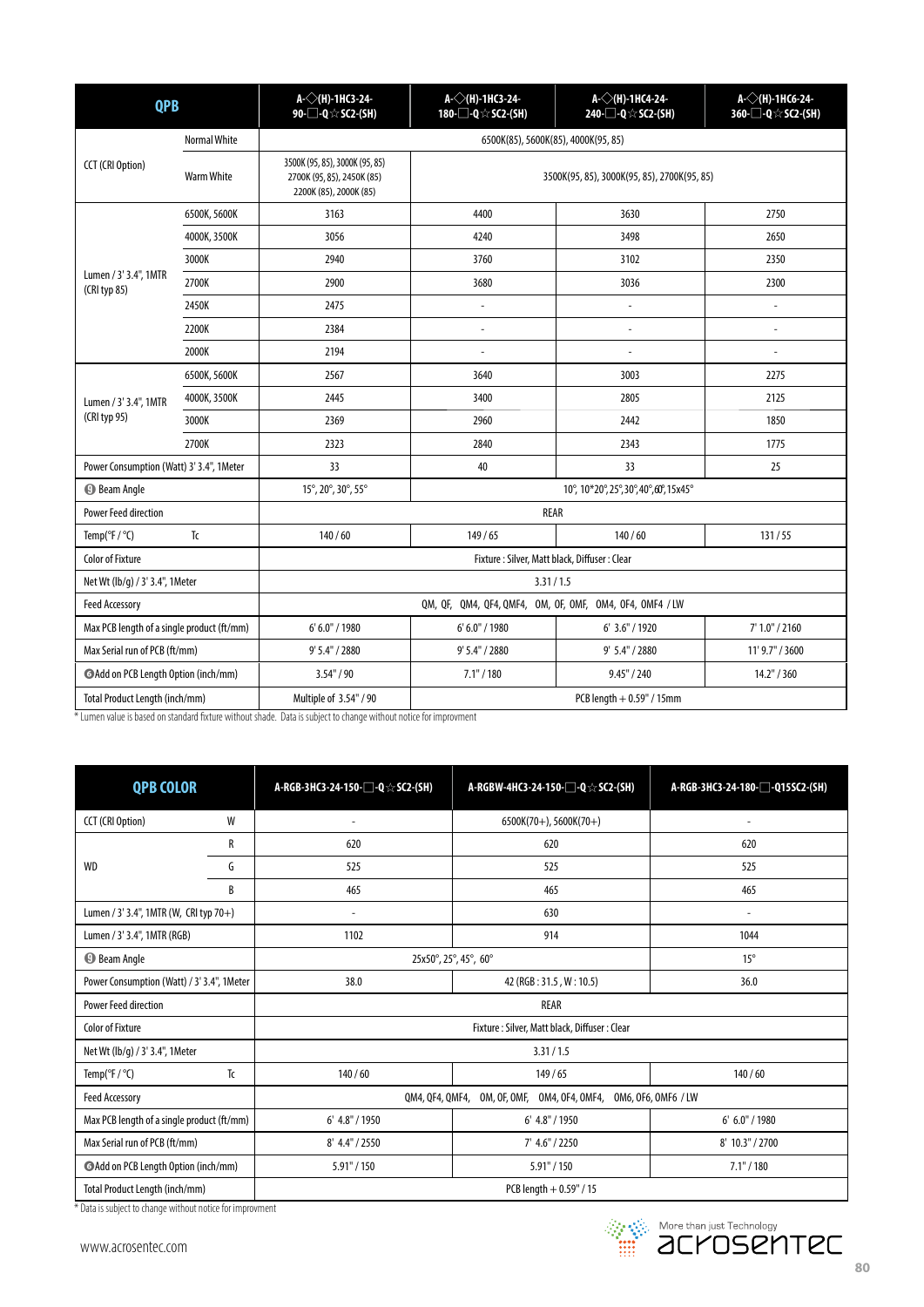## **DIMENSION**



**Example 2018** More than just Technology<br> **Example 2019 The CONTEC**